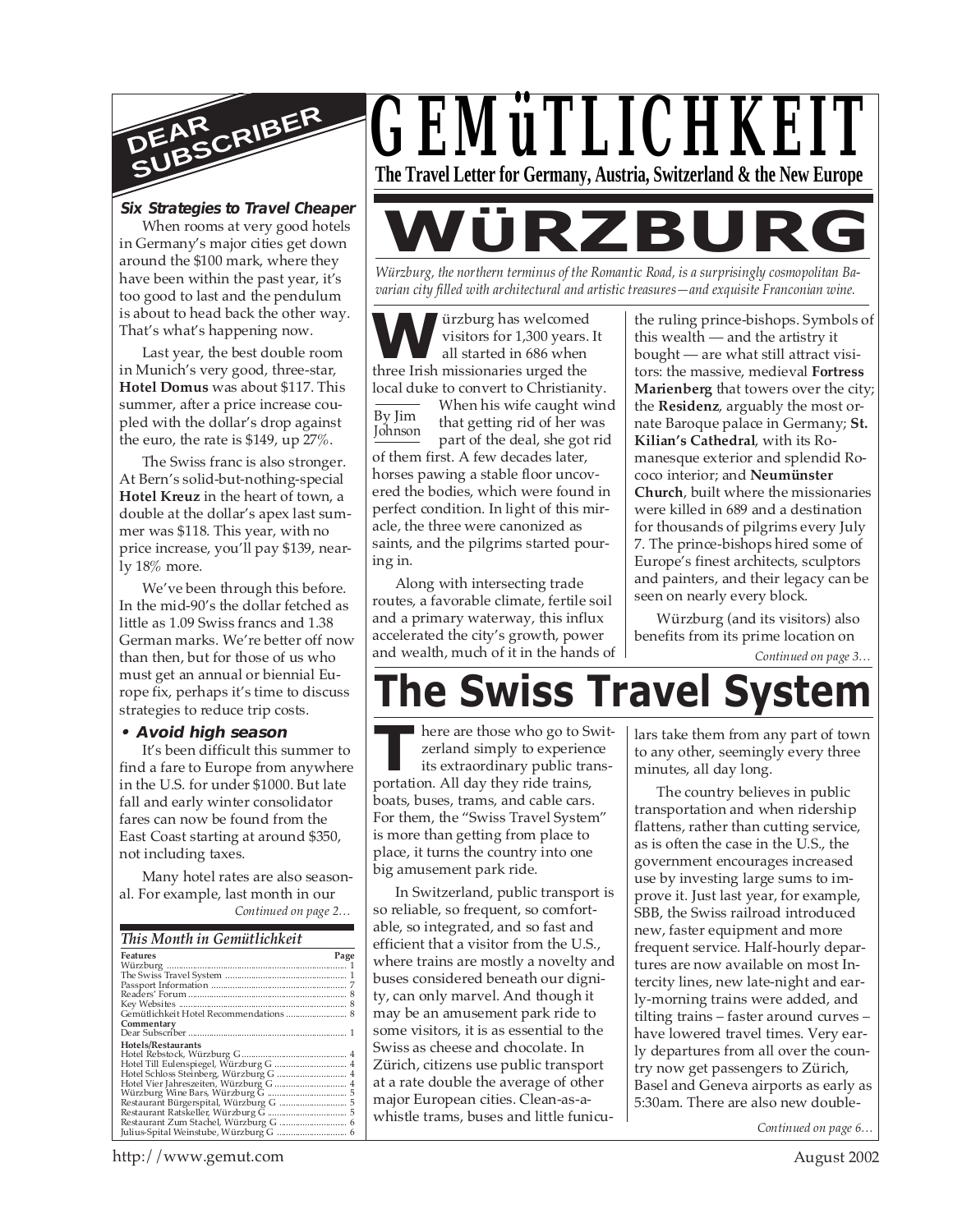#### *DEAR SUBSCRIBER Continued from page 1*

story on Mürren we gave an "editor's choice" to the **Hotel Alpenruh**. In high season, its per person rate is CH 135 (\$94). In the mid-April low season the price drops to CH 95 (\$67).

#### **• Lower your sights**

Move down one or even two hotel categories. Travelers who stay only in five and four-star hotels might be surprised at the charm and comfort of three-stars such as the **Hotel Asam** in Munich or the **Kaiserin Elisabeth** in Vienna. And the next step down to the **Acanthus** or the **Kraft** in Munich, the **Art Nouveau** in Berlin, the **Altstadt** in Vienna is not that far, even for the most discriminating traveler. In fact, over the years we've seen wellfurnished, spacious, comfortable hotel rooms in all price categories.

#### **• Spend less time in big cities**

Your euros and francs will go much farther in the countryside.

#### **• Don't try to see too much**

If you try to see Prague, Vienna, Salzburg, Zürich, Munich and Berlin all in a two or even three-week trip you'll either need an expensive railpass or spend long days on the Autobahn plus spend at least \$20 daily in parking fees. Limit your travel to a couple of adjacent regions, you can get by with a small car and — another plus — never drive the Autobahn.

#### **• Rent an apartment**

As noted in the July *Gemütlichkeit*, our three countries are full of shortterm, self-catering rentals with kitchens. They start around \$300 per week.

#### **• Rent a car**

Trains are great but when two or more people are traveling together, rental cars are usually cheaper. Two persons renting an Opel Corsa in Germany at \$140 per week plus 16% VAT provides a per person, per day transportation cost of \$11.60 (not including fuel and parking costs). Four people together in a midsize car drop the per person, per day price to \$7.46. Second class rail travel with a German Twin Pass is \$33.75 per day. If you're going to all three countries the cheapest Eurail Selectpass is \$58.80 per person.

#### **• Rent a smaller car**

A compact is not much smaller than a midsize and still has four doors, air conditioning and a trunk with enough luggage room for two or three people. A subcompact — two doors, no air, smaller trunk — also works for two persons.

#### **• Eat more simply**

Most hotels offer a half-board deal that is much less expensive than ordering dinner a la carte in the hotel's restaurant. The extra cost to add dinner to the price of room and breakfast usually ranges from \$10 to \$25, depending, of course, on the hotel.

The *Michelin Red Guides* for Germany and Switzerland identify restaurants offering full meals for less than €14 EUR (\$14) in Germany and CH 20 (\$14) in Switzerland.

#### **• Pay with a credit card**

You'll get the very best exchange rate, won't be billed for from two to six weeks and if there's a dispute

over a transaction you've got some leverage.

#### **• Keep it in perspective**

Using the *Michelin Red Guide Main Cities of Europe*, we selected the top five hotels in each of six cities: London, Paris, Rome, Zürich, Berlin and Vienna. We computed the average price for the best double rooms in each city and got the following results:

| Paris  | \$822 |
|--------|-------|
| London | \$675 |
| Rome   | \$602 |
| Vienna | \$453 |
| Zürich | \$398 |
| Berlin | \$345 |
|        |       |

We found similar ratios in all price categories. The point being that hotel rates in our three countries are substantially lower than in Europe's three most popular countries: Great Britain, France and Italy. Keep the **IN** faith. — RHB

#### **Using Gemütlichkeit**

• Foreign currency prices are converted to U.S. dollars at the exchange rate in effect at the time of publication. • Hotel prices listed are for one night. Discounts are often available for longer stays.

• All hotel prices include breakfast unless otherwise noted.

• Local European telephone area codes carry the "0" required for in-country dialing. To phone establishments from outside the country, such as from the USA, do not dial the first "0".

#### **Logging on to Gemütlichkeit's Website**

Except for the most recent 12, back issues in text format from January 1993 are available free to subscribers only at http://www.gemut.com (click on "For Members Only"). To access the issues enter the user name and password published in this space each month. The June codes are:

User Name: **wburg** Password: **3181**

| <b>GEMÜTLICHKEIT</b><br>Vol. 16, No. 7                                                                                                                                                                                                                                                                                                                                                                                                                                    | HOTEL RESTAURANT RATING KEY                                                                                               |                                           |                                                                                                                                |                                                                          |
|---------------------------------------------------------------------------------------------------------------------------------------------------------------------------------------------------------------------------------------------------------------------------------------------------------------------------------------------------------------------------------------------------------------------------------------------------------------------------|---------------------------------------------------------------------------------------------------------------------------|-------------------------------------------|--------------------------------------------------------------------------------------------------------------------------------|--------------------------------------------------------------------------|
| August 2002<br>The Travel Letter for Germany, Austria, Switzerland & the New Europe                                                                                                                                                                                                                                                                                                                                                                                       | <b>Rating Scale</b><br>Excellent                                                                                          | <b>Scale</b><br>$16 - 20$                 | <b>Restaurant Criteria</b><br>Food                                                                                             | 65%                                                                      |
| Robert H. & Elizabeth S. Bestor<br><b>Publishers:</b><br>Editor:<br>Robert H. Bestor<br>Doug Linton, C. Fischer, R. Holliday, Jim Johnson<br><b>Contributors:</b><br><b>Web Master:</b><br>Paul T. Merschdorf                                                                                                                                                                                                                                                             | Above Average<br>Average<br>Adequate<br>Unacceptable                                                                      | $-15$<br>12<br>$8 - 11$<br>4-7<br>$0 - 3$ | Service<br>Atmosphere                                                                                                          | 20%<br>15%                                                               |
| <b>Consulting Editor:</b><br>Thomas P. Bestor<br><b>Subscription Dept:</b><br>Kurt Steffans<br><b>Subscriber Travel Services:</b><br>Andy Bestor, Laura Riedel<br>Gemütlichkeit (ISSN 10431756) is published 11 times each year by UpCountry<br>Publishing, 288 Ridge Road, Ashland OR 97520. TOLL FREE: 1-800/521-<br>6722 or 541/488-8462, fax: 541/488-8468, e-mail travel@gemut.com. Web<br>site: www.gemut.com. Subscriptions are \$67 per year for 11 issues. While | <b>Hotel Rating Criteria</b><br>People/Service<br>Location/Setting<br>Guestrooms<br>Public rooms<br>Facilities/Restaurant | 30%<br>15%<br>30%<br>5%<br>20%            | <b>Value Rating</b><br><b>Outstanding Value</b><br>Very Good Value<br>Average Value<br><b>Below Average Value</b><br>A Rip-Off | <b>Scale</b><br>$17 - 20$<br>$12 - 16$<br>$9 - 11$<br>$5 - 8$<br>$0 - 4$ |
| every effort is made to provide correct information in this publication, the<br>publishers can make no guarantees regarding accuracy.<br><b>POSTMASTER: SEND ADDRESS CHANGES TO:</b><br>Gemütlichkeit, 288 Ridge Road., Ashland OR 97520                                                                                                                                                                                                                                  |                                                                                                                           | <b>Special <i>O</i></b> Designation       | By virtue of location, decor, charm, warmth of management, or<br>combination thereof, an especially pleasant establishment.    |                                                                          |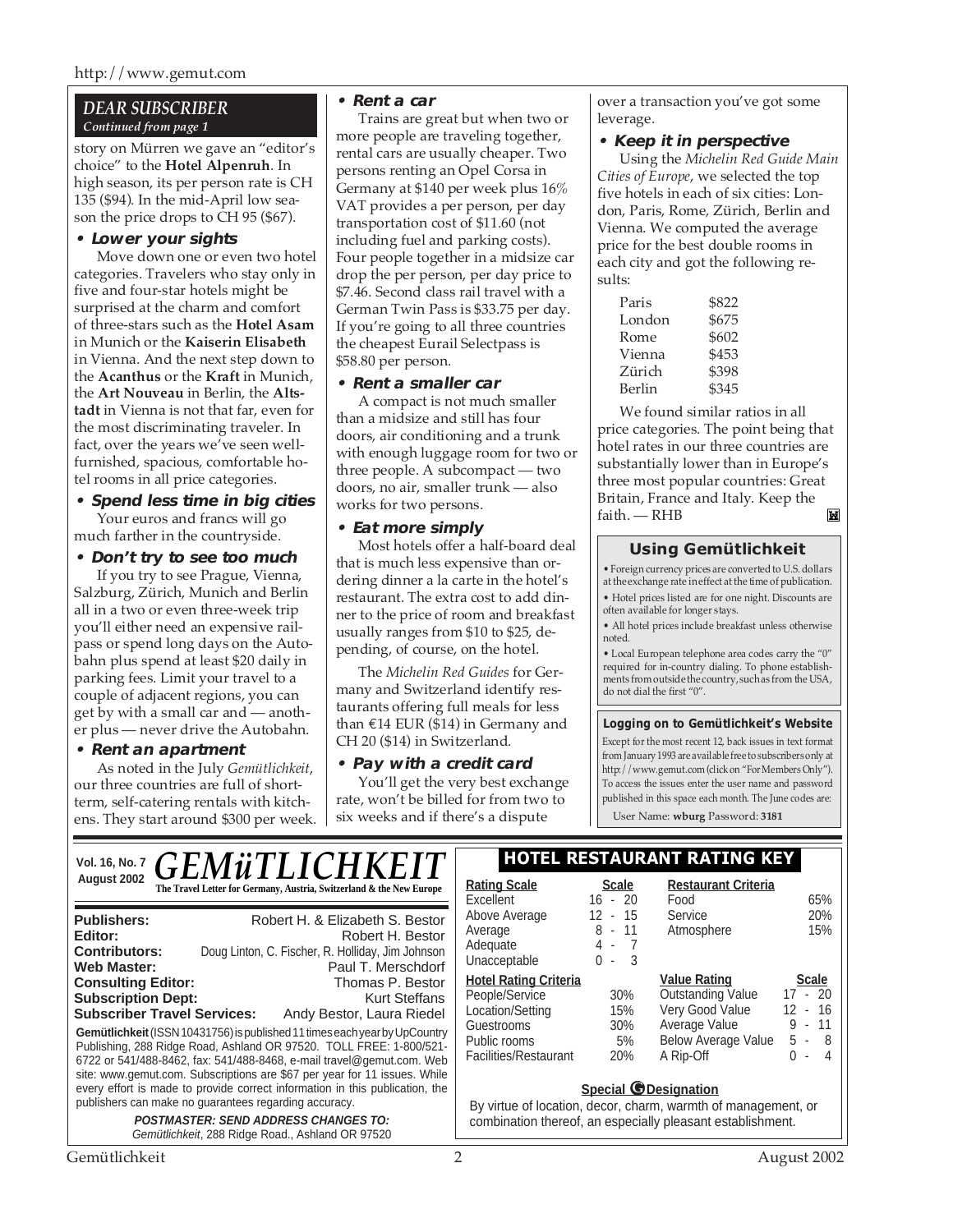#### *WÜRZBURG Continued from page 1*

the Main river. The promenade makes for delightful strolls, and riverfront cafes overflow in good weather. Sightseeing boats offer excursions to neighboring villages, and passenger ships plying the Rhine, Main and Danube make the city a prime stop. And there are few better views from a hotel room than of a river, a castle rising above it, and vineyards stretching beyond sight.

As the northern starting point of the Romantic Road, Würzburg is often overlooked by travelers who prefer the immediate gratification of nearby Rothenburg. Those who do make the trip are generally surprised by its warmth, charm and extensive variety of art, architecture and culture. Würzburg is a surprisingly cosmopolitan Bavarian city, due in great part to its citizens' high appreciation of the city's cultural heritage. By some estimates, more than 600 classical concerts are held annually. Major events range from the Mozart Festival to the Africa Festival — along with a lengthy list of wine festivals. Clubs, bars and bistros abound. Some of the world's finest wines attract residents, visitors, and some of the town's 50,000 students, to wine cellars, courtyard restaurants and outdoor cafes that stay lively well into the night.

That the city is so alive and ripe with culture is especially noteworthy in that nearly 90% of if was destroyed in 17 minutes during Allied saturation bombing at the end of World War II. Thanks to extensive restoration, even the shortest walk reveals architectural masterpieces that span centuries. Many treasures were hidden outside the city during the war, however, and much of what visitors see inside the churches and palaces is original.

#### **The Fortress**

It is a substantial climb to the Marienberg Fortress. Those with limited endurance or time may wish to go by car (city buses also stop at the castle entrance), since the imposing structure is built high on a bluff overlooking the Main and the city.

#### **Würzburg Basics Population:** 127,000

**Elevation:** 182 meters/597 feet

**Tourist Information:** Würzburg Congress and Tourismus Zentrale, Am Congresszentrum, D-97070, Würzburg, tel. +49 09 31/37 23 35, fax: +49 09 31/37 36 52, email: tourismus@wuerzburg.de, web: www.wuerzburg.de Fränkisches Weinland, Am Congresszentrum, D-97070, Würzburg, tel. +49 09 31/37 23 35, fax: 37 36 52, email: tourismus@fränkischesweinland.btl.de **Volkach Tourismus,** Rathaus, 97332 Volkach, tel. +49 09381/40112, fax: 40116, email: tourismus@volkach.de, web: www.volkach.de. **Driving Distances:** 520 km 323 miles<br>300 km 186 miles

| Cologne:    | 300 km 186 miles |
|-------------|------------------|
| Frankfurt:  | 110 km 68 miles  |
| Heidelberg: | 130 km 81 miles  |
| Munich:     | 280 km 173 miles |
| Rothenburg: | 60 km 37 miles   |
|             |                  |

**Walking Tour:** In April-Oct., two-hour daily guided walks leave at 11am from the tourist office on Market Square. €12 (\$11.50). Call or email ahead to inquire about tours in English. (Art, architecture or history buffs should ask far ahead of time for private guide Max von Vacano.) Recorded tours available on cassette with a Walkman. €5 (\$5) plus deposit.

Walkers can pass the 13<sup>th</sup>-century Romanesque Town Hall and cross the river via the **Alte Mainbrücke**, built in the 15<sup>th</sup> and 16<sup>th</sup> centuries and lined with Baroque statues of saints. Two routes lead to the castle, one directly up a steep series of stairs and paths, the other along a more gradual trail that winds through the vineyards surrounding much of the castle. The latter route may take twice as long (about 50 minutes at a good pace), but it's more scenic — and easier on the knees and thighs.

The view from the fortress offers a good first stop to get one's bearings. To the east, across the Main, the *Altstadt* is bordered by a series of streets that (with a little imagination) form the shape of a bishop's hat. To the north, the vineyards of the Steinberg climb terrace upon terrace up a craggy, rolling hillside.

The skyline is dominated by churches representing nearly a millennium of architectural styles: St. Kilian's, Neumünster, St. Mary's Chapel, St. Peter's, St. Stephan's, St. Gertraud's, Augustinerkirche, St. Johannis', Karmelitenkirche, and on a wooded hill to the south — the pilgrimage church Käppele, significant not just for its impressive frescoes but for the stations of the cross — life-size sculptures — along the pilgrimage path.

Marked routes throughout the city make walking easy and match up with a free Visitor's Guide and map available at the tourist office and elsewhere. The tour (about two hours, excluding time spent visiting buildings) passes most major sights and provides a good orientation and starting point for more individualized exploration. Watch out for streetcars, which seem to come out of nowhere.

#### **The Residenz**

Any visit to Würzburg must include a few hours at the Residenz, built between 1720 and 1744 and now a UNESCO World Cultural Heritage Site. The center entryway is big enough for a stagecoach to turn around and leads to a massive grand staircase. Halfway up the stairs, eyes are drawn upward and overhead to "The Four Continents" (only Europe, America, Asia and Africa were known at the time), reputedly the world's largest fresco. It fills a vast, unsupported vaulted ceiling, which critics of the time said would surely collapse. Not only did it out-last the critics, it was the only part of the Residenz left standing after the 1945 bombing. (Open daily 9am-6pm, tours in English on Sat., Sun. and holidays at 11am and 3pm; admission with tour €6 / \$5.65.)

Tours show off just a fraction of the more than 300 Baroque and Rococo rooms, many of which are still under restoration.

#### **The Summer Palace**

Of course, any self-respecting prince-bishop needs a summer palace and **Veitshochheim** — just a few miles north of the city limits (40 minutes by boat; departures from the Alter Kranen for  $\epsilon$ 8/\$8 round-trip) is well worth the trip. Though the palace is charming, it's extensive Rococo gardens appeal most. Their formality is buffered by a strong sense of whimsy. Wooded boulevards branch off to hedge-rimmed pavilions. Statues of gods and mythological beings mingle with those of peasants and shepherds. A winged horse spouts water from an island fountain in an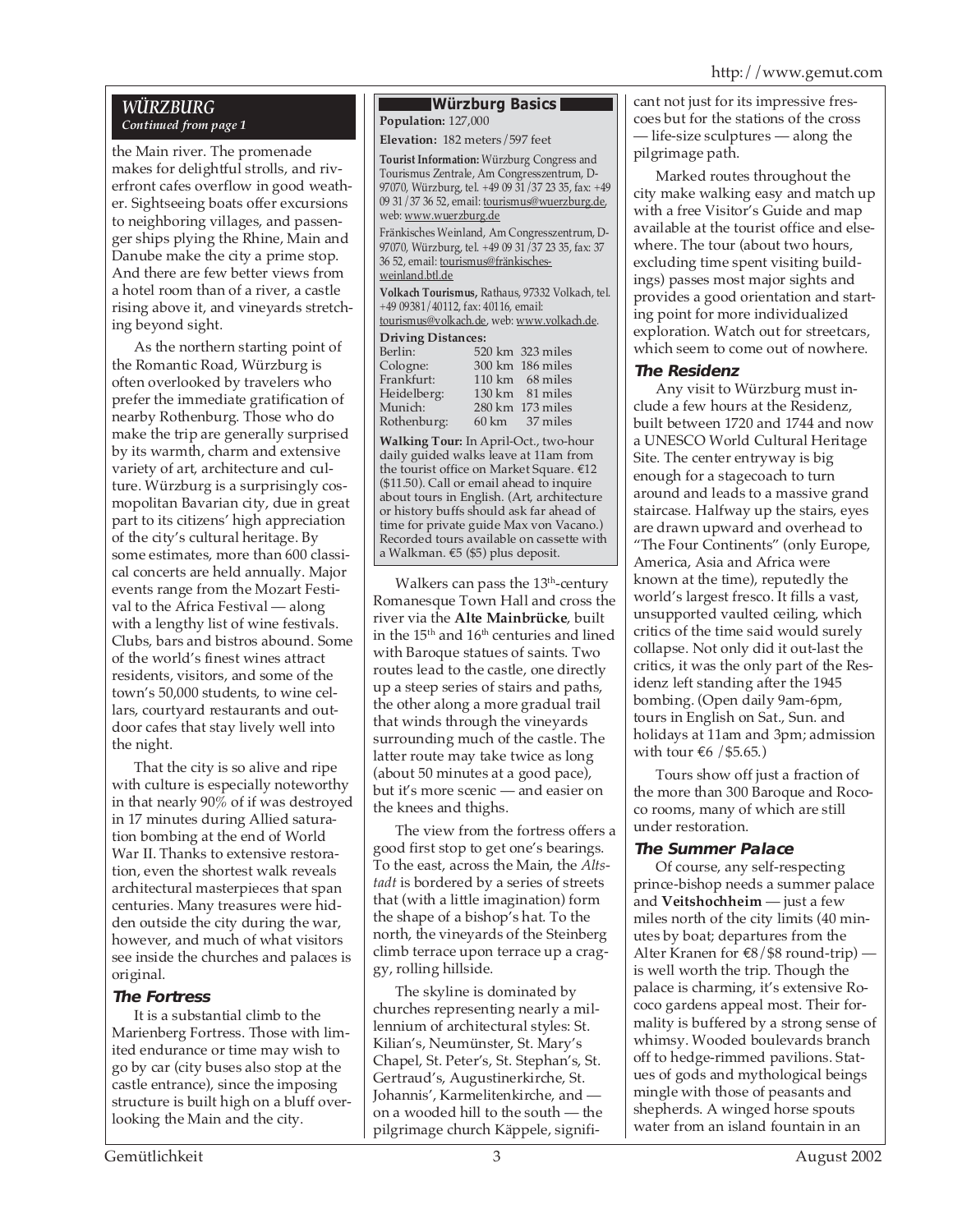#### http://www.gemut.com

artificial lake. (Bring some bread and watch the giant carp and ducks fight over it). Perhaps most interesting: a grotto inhabited by creatures formed entirely from seashells, like a hideous, razor-toothed monkey. Benches are placed every 50 feet or so for reflection or relief. (Open daily until dusk, no charge.)

#### **This is wine country**

Wine and wine-making are central to life in Würzburg. Since nearly 80% of Franconian wine — distinguished by the pear-shaped bottle, the Bocksbeutel (goat's bladder) — is consumed within the region, overseas visitors are often surprised by its quality and variety.

In autumn, the hills surrounding Würzburg and throughout Franconia are dotted with pickers, who fill baskets and dump their grapes into waiting trailers. At the end of the day, tractors tow the trailers to wineries from family operations in the villages to more elaborate facilities in the cities. Even the massive Baroque Residenz, once home to the prince-bishops, still has its own winery, and it is somewhat incongruous to see farm tractors pull up to this ornate masterpiece to unload their grapes.

Würzburg provides the perfect launching point for exploring the delightful towns and villages of Franconian wine country: such as the medieval market town of **Dettelbach** with its intact medieval wall and 19 towered gates; **Ochsenfurt** with its ancient fortifications; and **Gemünden**, the "Three-River Town," where the Sinn and Salle Rivers meet the Main. Culinary delights, hiking and bicycling paths, quiet inns and remarkable architecture abound.

**Volkach**, about 20 minutes by car or 40 minutes by bus (leaving from the main train station), is especially charming. At dawn, in the morning mist, it's easy to imagine this wine village as it was 400 years ago: the only sound is the tolling of the bells in the **Gothic Bartholomäuskirche**. The steep, red-tile roofs of half-timber houses are topped with wooden gables and brick chimneys. Vines form leafy walls on the buildings, where clouds of pink and violet belladonnas explode from carefully tend-

ed flower boxes. During the harvest, grape-laden wagons squeeze through the medieval gates, clatter over cobblestone streets and disappear into half-hidden courtyards of family wineries.

At **Weingut Max Müller** (Haupstr. 46, 97332 Volkach; phone 49 093 81/12 18), Rainer and Monika Müller will happily show you their cellar filled with nearly a century of family vintages. Monika also leads fourhour bicycle tours (advance booking required) through the vineyards, followed by a tour of the winery and a wine tasting including a bottle of wine (€30/\$30).

#### **Accommodations**

#### Hotel Rebstock

**EDITOR'<sup>S</sup> CHOICE** Under the careful supervision of its young owners, Christoph and Sabine Unckell, the Hotel Rebstock recently completed a four-year renovation project with major upgrades to all 72 rooms and suites. The result is a hotel with charm and tradition, more than comfortable accommodations, and an extremely service-oriented staff. An 18<sup>th</sup>-century building, the hotel attracts visitors who stop by just to see its exquisite Rococo facade. Although it's just a five-minute walk to the center of the *Altstadt*, the hotel feels relaxed and somewhat separated from the hustle and bustle of downtown.

Rooms are spacious and modern, with plush carpeting, matching Laura Ashley upholstery and bedspreads, and soothing colors overall. Room location is not an issue, since windows are soundproof, and views are pretty much the same throughout (courtyard or streetside). The Restaurant Rebstock has been given high marks by *Gault Millau*, and the quality and care are obvious in the extensive breakfast buffet.

**Daily Rates:** Rooms €98 (\$98). Discounts for guests over 60. Garage parking €7.67 (\$7.67). **Contact:** Hotel Rebstock, Neubaustr. 7, 97070 Würzburg, tel. +49 0931 30930, fax 3093100. Email: rebstock@rebstock.com, web: www.rebstock.com/english. **Rating:** QUALITY 17/20, VALUE 18/20

Nichtrauch-Hotel Till Eulenspiegel

Behind its ivy-covered walls and through its arched entryway, the Nichtrauch-Hotel Till Eulenspiegel provides a casual and friendly environment to a somewhat eclectic clientele. It's on a street filled with bistros and cafes and itself has both a wine bar and beer cellar.

Its 15 guestrooms are comfortable with most modern features (showers, no baths). As the name states, this is a Nichtrauch — no-smoking — hotel, opened in 1993. The better rooms are 24 and 34, facing the courtyard, and 25 and 35, with balconies overlooking the street. The street becomes a pedestrian zone at night, eliminating traffic noises.

At most a seven-minute walk to the heart of the *Altstadt*, it's also convenient to catch the trolley, which stops virtually at the door. Though the cost is comparable to the Rebstock, the level of pampering and luxury is lower — a trade-off for a much more familiar and intimate environment.

**Daily Rates:** Rooms €98-118 (\$98- \$118). Parking €7.67 (\$7.67). Cars can still access hotel when street closed. **Contact:** Nichtrauch-Hotel Till Eulenspiegel, Sanderstr. 1a, 97070 Würzburg, tel. 49+ 0931 355840, fax: 3558430, email: nichtrauchhotel.eulenspiegel@t-online.de. Web: www.hotel-till-eulenspiegel.de. **Rating:** QUALITY 15/20, VALUE 14/20

#### Schloss Steinburg Hotel

For centuries, the Steinberg has been covered by the terraced slopes of Würzburg's preeminent vineyard, Stein. At its crest, the Schloss Steinburg Hotel looks down on a stunning scene: the vineyard, the *Altstadt*, ships plying the Main, the Marienburg and beyond. Although the turreted Schloss looks authentic, it was in fact built barely 100 years ago as a villa for a local businessman. Today, as a sumptuous hotel, it continues to play the role of a medieval castle, with marble staircase, parquet ceilings, and period antiques and decor, including multiple suits of armor. The staff is extremely attentive and the Weinrestaurant a destination unto itself.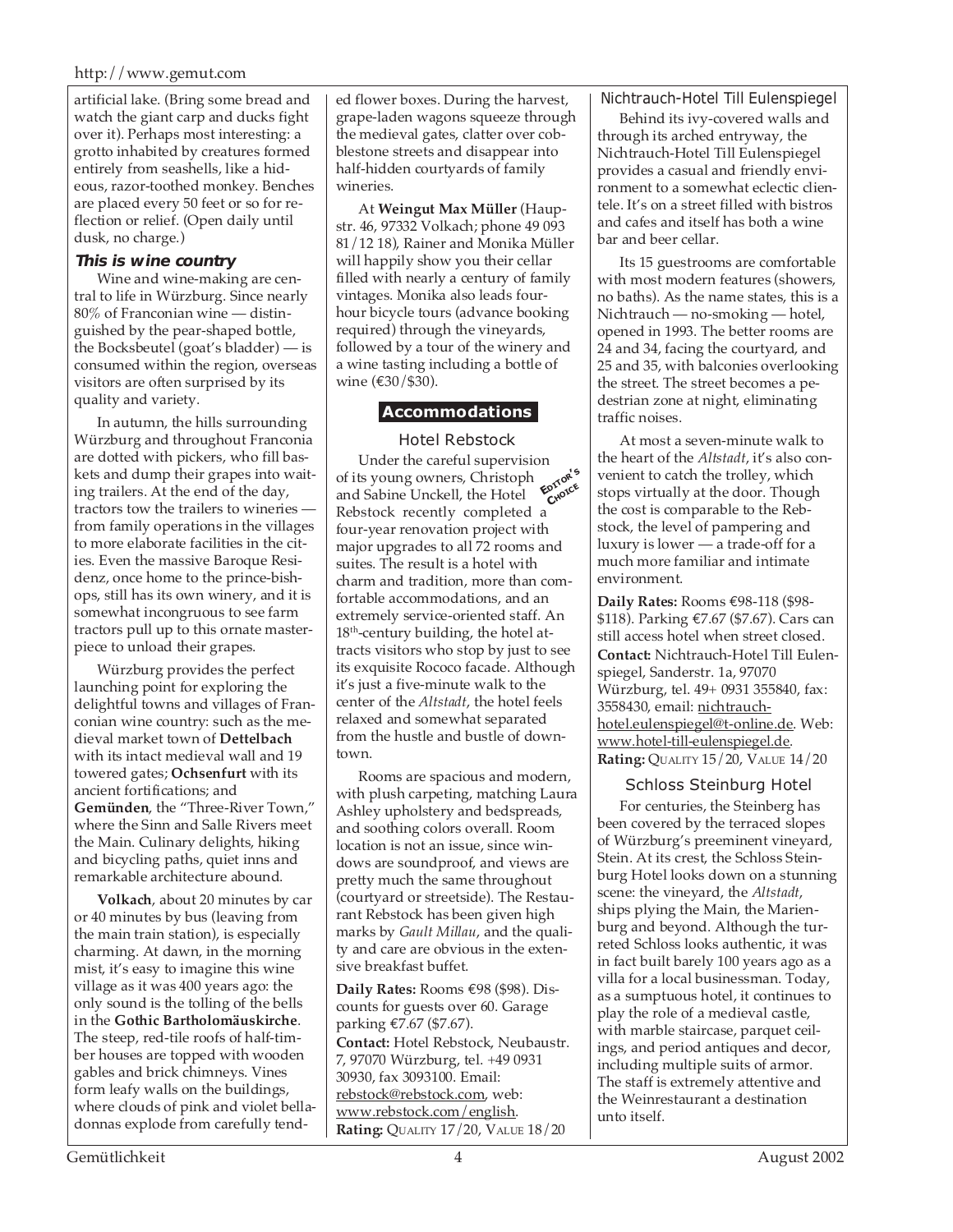The hotel has 52 guestrooms, an indoor pool with a view to the city, a relaxing sun terrace and a newly remodeled sauna area. Each room has its own personality, and many have four-posters and canopy beds. The most charming rooms are in the original building (be sure to ask) rather than the expansion wings. Room 15, a spacious suite with a large balcony, overlooks the vineyards and city. Room 14 is smaller, but with the same view. Room 12 is a mediumsize corner room with both a city view and a more extended view of the vineyards. Note: The hotel has no elevator.

A delight for some, a drawback for others, the hotel is a circuitous three miles from the city center. Cars and public transport travel along the mountain ridge and then through farmland and vineyards for the 10 minute ride to the city. Walkers can go more directly along the scenic Stein-Wein-Pfad, 30-minutes through the vineyard terraces into the city.

**Daily Rates:** Singles €80-90 (\$80-90), doubles €120-150 (\$120-150), suite €150 (\$150). Sauna €8 (\$8) per person. Garage parking  $€6$  (\$6). **Contact:** Schloss Steinburg Hotel and Weinrestaurant, Auf dem Steinburg, 97080 Würzburg, tel. +49 0931/97020, fax +49 0931/97121. Email: info@steinburg.com. Web: www.steinburg.com/english/. **Rating:** QUALITY 18/20, VALUE 16/20

#### Vier Jahreszeiten

In the charming village of Volkach, the Vier Jahreszeiten (Four Seasons) is a peaceful place with character, charm and a strong sense of history. A small but friendly staff welcomes guests with open arms.

In earlier times, "guests" weren't treated with such warm attention. The 1605 Renaissance building once housed the town's courthouse and jail. (To stay the night in one of the refurbished and enlarged cells ask for Numbers 5 or 6.) Each of the 20 rooms is spacious, with hardwood floors, writing table and antique furniture, rugs and paintings, as well as phone, television and other conveniences. Bathrooms are modern. The

top-story rooms — reached via a winding staircase in the former tower — have slanted ceilings, the original wood beams and gabled windows that look out on the steep roofs of equally old buildings. Rooms 106 and 109 are especially nice, with large sitting areas and four-poster, canopied beds. A cheery breakfast room is the site of a generous buffet. The inn also operates a splendid, intimate restaurant two doors down, the **Weinstube-Torbäck**. The **Max Müller Winery** (see page 4) is immediately across the street.

**Daily Rates:** Singles €44-55.50 (\$44- 55.50), doubles €88-111 (\$83-105). Free parking, free bicycle use. **Contact:** Vier Jahreszeiten, Haupstr. 31, 97080 Würzburg, tel. +49 09381/ 8484, fax +49 09381/8484-44. Email: vierjahreszeiten-volkach@t-online.de. Web: www.vierjahreszeitenvolkach.de/.

**Rating:** QUALITY 17/20, VALUE 17/20

### **Sustenance**

Würzburg restaurants feature hearty and down-to-earth Franconian specialties like *blaue Zipfel*, sausages simmered in sweet-and-sour broth; *Knäudeli*, blood sausages served with bacon and sauerkraut; *Gerupfter*, camembert cheese blended with onions and spices and served on dark bread; *Schnickerli*, a sweet-and-sour fricassee of calf stomach-lining; and *Meefischli*, a deep-fried, finger-sized fish eaten whole. From May to June, most restaurants serve a seasonal delicacy white asparagus — in as many incarnations as possible.

Of course, all dishes must be accompanied by a fine Franconian wine, available in every restaurant and wine bar. Or, for those who prefer to focus on the wine alone, wine bars abound. The scenic, riverside **Haus des Frankenweins** (House of Franconian Wines) is one of the few establishments that offers wine tasting. Operated by the Franconian Viticulture Federation, it pours as many as 100 different regional wines. A favorite for locals is **Riemenschneider Weinstuben**, hidden away in a narrow alley in the *Altstadt*.

**Der Schelmenkeller** (The Rogues' Cellar) is a typical Würzburg pub and one that makes a point of making visitors feel welcome. English is spoken — in fact, Thursdays at 6, some of the regulars sit down to take English classes. It's a cozy, somewhat rustic setting, with as much appreciation of beer as of regional wines.

**Contact:** Haus des Frankenweins, Kranenkai 1, 97070 Würzburg, tel. +49 0931 390110; Riemenschneider Weinstuben, Franziskanergasse 1a, 97070 Würzburg, tel. +49 0931 571487; Der Schelmenkeller, Pleicherschulgasse 6, 97070 Würzburg, tel. +49 0931 50700.

#### Bürgerspital

Although the food at the Bürgerspital — primarily Franconian specialties — is excellent, it's the choice of quality wines and a strong sense of history that make the visit.

The Bürgerspital was established in 1319 as a home for sick and elderly and now covers a huge campus of buildings in the *Altstadt*. Much of its endowment comes from the nearly 200 acres of vineyards it owns throughout Franconia (including on the Steinberg) and 750,000 liters of wine stored in oak barrels in its massive cellars (themselves worth a visit). Dining is in the wine cellar, with its centuries-old vaulted ceilings.

Plan to spend €18-25 (\$18-\$25) per person for food and reasonable prices for fine wines. Its late hours are also noteworthy: open daily until midnight.

**Contact:** Bürgerspital, Theaterstr. 19, 97070 Würzburg, tel. +49 0931 352880, fax +49 0931 352888. **Rating:** QUALITY: 15/20, VALUE: 14/20

#### Ratskeller

The Ratskeller is charming and historic. The various rooms carry different Rococo and Baroque themes, and all have high, arched ceilings, frescoes and statues. There's also a delightful inner courtyard with fountain — a great place to relax with wine and cheese or to escape the summer heat with a cool beer and a snack. Baked camembert with berries is super, as are the trout with wild rice and the grilled pork with roasted onions. Although the meal bill could run as high as €25 (\$25), a hearty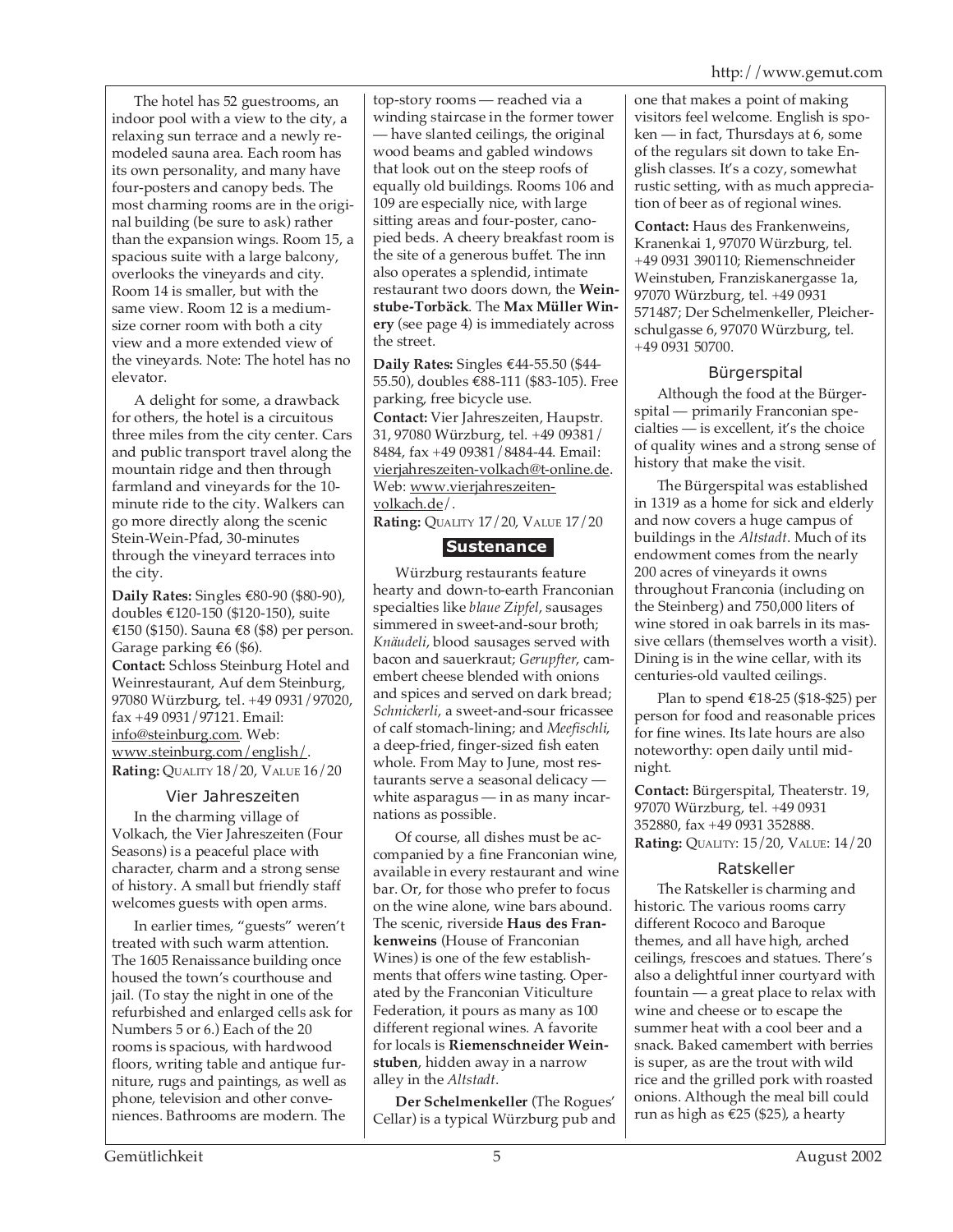#### snack might cost  $\text{\textsterling}8$  (8) or less.

**Contact:** Ratskeller, Beim Grafeneckart, 97070 Würzburg, tel. +49 0931 13021, fax +49 0931 13022. **Rating:** QUALITY: 14/20, VALUE: 15/20

#### Zum Stachel

Zum Stachel is one of the oldest restaurants in Germany, dating back at least to 1413. The nondescript facade of the entrance doesn't hint at the medieval character inside: leaded windows, dark wood furniture, plank flooring and stucco archways. Vine-draped walls surround an exquisite garden courtyard. **EDITOR'<sup>S</sup> CHOICE**

Equally exquisite is the food. Seafood is a specialty, and the grilled fish plate — with a variety of fresh fish — is especially tasty. Meat dishes abound, like the grilled sampler plate with fresh vegetables and mushrooms. Bolder diners may try *Schnickerli* (see above) in a white wine sauce. The courtyard is the perfect setting for wine with a cheese platter or for a typical Franconian dessert, pancakes filled with poached plums and cream. The most expensive entrees top out at less than €20 (\$20), with many — like the *Schnickerli* in the €7- 10 (\$7-\$10) range. During asparagus season, Zum Stachel prepares a seemingly endless variety of dishes: asparagus with carpaccio and arugula, with hollandaise sauce, in a ragout with dumplings, with parsley potatoes, and so on.

A delightful, historic setting with extremely reasonable prices.

**Contact:** Zum Stachel, Gressengasse 1, 97070 Würzburg, tel. +49 0931 52770, fax +49 0931 52777. **Rating:** QUALITY: 17/20, VALUE: 18/20

#### Julius-Spital Weinstube

The Julius-Spital Weinstube is a pleasant, traditional and relaxed setting in a 1699 Baroque building. Like Bürgerspital, Julius-Spital is a charitable institution endowed by the wine industry. (The menu declares, "With every bottle, the buyer does a good deed.") Service is attentive and cordial.

A typical four-course dinner might start with a fresh salad garnished with turnips and dill, followed by Franconian *Mostsuppe*, a creamy soup made with wine that's just started to ferment and flecked with cinnamon crisps. Then a pork cutlet, pounded thin and tender, lightly breaded and pan fried, followed by a stunning dessert, *Weinapfel*: an apple poached in wine, filled with cheese, baked briefly and topped with berries. Not bad at all for €28 (\$28), excluding wine.

**Contact:** Julius-Spital Weinstube, Juliuspromenade 19, 97070 Würzburg, tel. +49 0931 54080. **Rating:** QUALITY 15/20, VALUE 17/20

#### *SWISS TRAVEL SYSTEM Continued from page 1*

decker trains featuring "quiet" cars (no cell phones, loud talk), "bistro" cars, and family cars with children's play equipment. In addition, peakhour trains between Zürich and Bern have an on-board grocery store, the "Railshop."

#### **The Trains**

These new services were added to a rail network that was already the most dense in the world. About the size of the state of Maine, Switzerland has 1800 railroad stations and some 3,100 miles of track, most of it electrified.

Even in very small towns, a train seems to be leaving for somewhere every 15 minutes or so. One resident who lives on Lake Brienz near Interlaken commutes to Basel. If he takes the 5:33am train he's in Basel at 7:56. If he leaves at 6:39 he gets in at 8:56, but has to change in Bern. Another who lives in the remote Goms Valley (Goppenstein), between Kandersteg and the Rhône Valley, often takes the train to dinner and a movie in Bern, the capital. The ride is 75 minutes, and there are several direct trains running hourly. He can leave Bern for home as late as 11:26pm.

The frequency of service is quite amazing. A couple of examples: from Zürich in the north to Lausanne in the south, trains leave about every half hour, from 5:30am until 9pm. The trip takes a little over two hours. In most cases you do not have to change trains and IC (Intercity) trains stop only twice. Between Bern and the Zürich airport, during the hours 5:04am and 9:17am, you have your

pick of a dozen trains.

The Swiss rail gnomes must stay up nights thinking of ways to make their system more convenient.

• You can get a boarding pass and check baggage for your flight from Zürich, Basel and Geneva airports at more than 100 Swiss rail stations. It isn't a free service — CH20 (\$14) per bag or CH10 (\$7) if you just want a boarding card — but how nice to kiss your bags good-bye at some remote village rail station, such as Chateau d'Oex or Engelberg, and not see it again until the luggage carousel at your home airport.

• Bikes can be rented from more than 200 rail stations in Switzerland at prices starting around \$13. Take them with you on the train for as little \$4.

• Public phones are available on IC trains

• All IC and long-distance trains offer drink and snack service at your seat and also have snack and restaurant cars.

• Many rail stations have luggage lockers and major stations have shower facilities and hair dryers.

• This summer, the new IC tilting trains offer hourly shuttle service along the Geneva-St. Gallen route to **Expo 02** in the Three Lakes Region.

#### **The Buses**

Fast, frequent trains are just the most visible part of the Swiss Travel System. Almost as amazing is the bus system. Together, the postbus network and local city and suburban buses cover *every* town and village in the country. In addition, each major city has a network of trams or trolley cars. Besides bringing the mail to rural towns, postbuses carry over 90 million passengers, 50 million miles a year. Behind the wheels of these distinctive bright yellow buses with the red stripe are some of the world's best professional drivers. In the whole history of the postal bus system, there have been but a handful of serious accidents. The buses themselves are equipped with three independent braking systems. Some of the routes over precarious mountain roads would dampen the palms of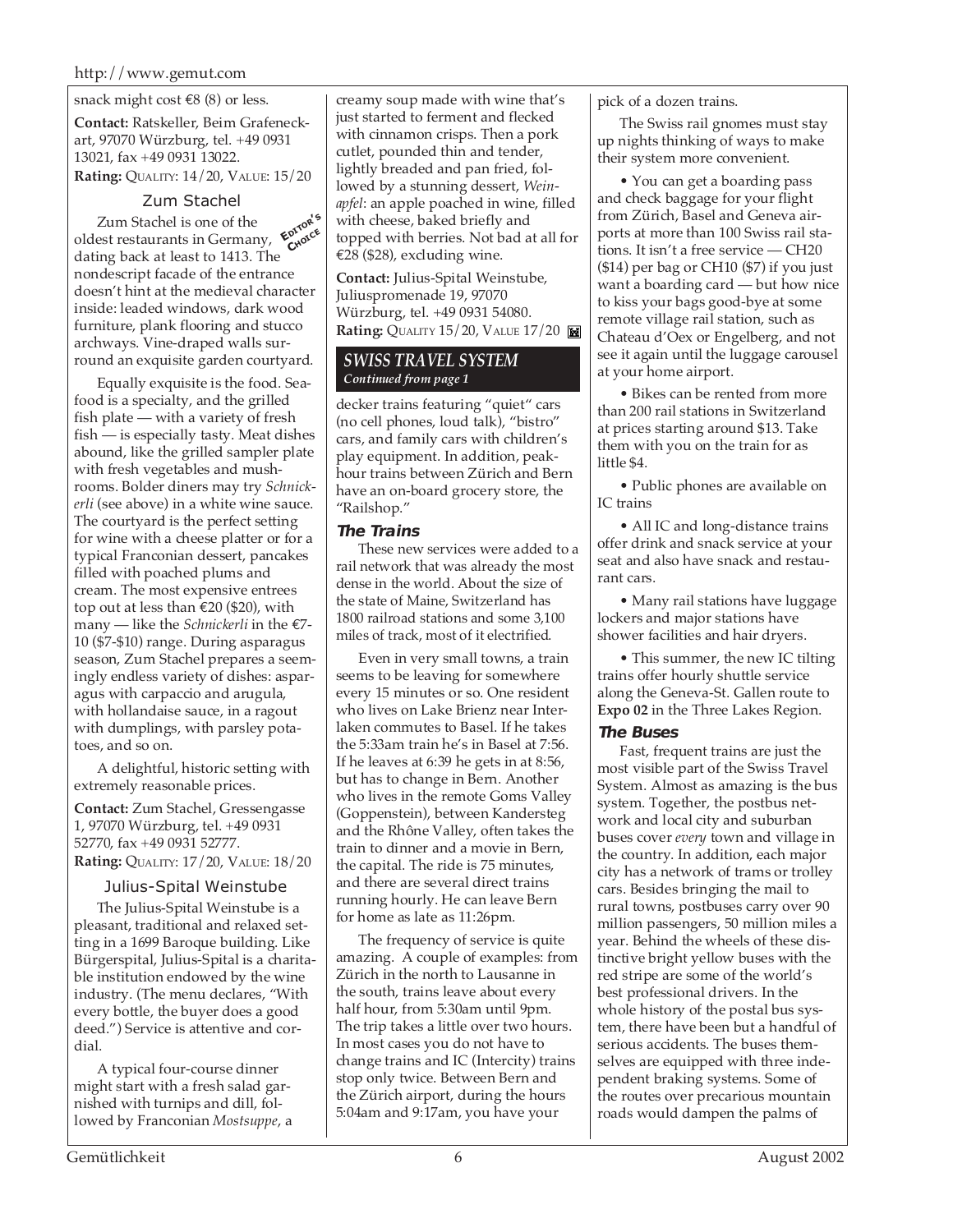even Chuck Yeager.

The buses don't automatically stop at all stations, so you may have to press a button to get the driver to stop. A sign (*hält an, arrêt*) inside the bus is illuminated if it is going to stop. If you're waiting for a bus at a 'request' stop, you'll have to flag the driver down.

Dogs ride for half-fare and bicyles go for free in the luggage compartment.

#### **The Boats**

No doubt there are some Swiss residents for whom the country's lake boats fulfill a real transportation need. For most, however, they are just a very pleasant, unhurried way to get from point A to point A, and sometimes from A to B. More than 100 boats glide over the country's lakes and rivers, mainly from April to October. Aboard some of them you can have breakfast, lunch, dinner, dance to live music, or see a folkloric show. There are car ferry services on lakes Constance, Lucerne and Zürich.

One suggestion for an "A to B" route might be the 9:30 breakfast boat from Zürich to Rapperswil, an interesting town with a  $13<sup>th</sup>$  century castle, a couple of museums, and a children's zoo. The trip is two hours and, if you wish, you can return via rail which takes 35 minutes.

A guest of the lakeside **Hotel Giessbach** near Brienz can ride a lake steamer to Interlaken for lunch and afterwards take the train to Brienz and there change to the **Brienzer Rothorn** rack-railway station for a trip to the summit (7,710 feet). Then it's back to the boat for the return to the hotel.

#### **The Cable Cars & Funiculars**

The Brienzer Rothorn line is just one of 500 rack-railways, cable car lines and funiculars in Switzerland. The Swiss never saw a mountain top they didn't want to build a cable car to and put a restaurant on top. The highest and most spectacular — and most expensive — are the **Jungfraujoch**, the **Klein Matterhorn**, and the **Schilthorn**.

In our opinion, the best of the lot is the two-stage cable car to **Le Dia-**

### **Passport Confusion**

**L**ast month's Dear Subscriber ended with the following item:

"One reader found this out the hard way: in order to be allowed to leave the U.S. you must have at least six months left on your passport."

Though we have learned that is not a correct statement, there are things about this issue travelers to Europe should be aware of.

To begin with, the reader in question was told by the U.S. Passport Service he needed more than six months remaining on his passport to be allowed to enter Germany. He had a little over three. Believing what he was told, our reader tried unsuccessfully to obtain a new passport in the 48 hours prior to his flight. He ended up not traveling and paying a \$250 penalty to cancel his airline ticket.

The idea that passport validity must extend beyond the end of one's visit to Europe is bolstered by the following text appearing on the website of the U.S. State Department's Bureau of Consular Affairs (http://travel.state.gov/ foreignentryreqs.html).

"Some countries require that your U.S. passport be valid *at least six months or longer beyond the dates of your trip* (*Gemütlichkeit's* emphasis). If your passport expires before the required validity, you will have to apply for a new

#### **bleret Glacier**.

#### **Working Together**

And isn't it nice that all these trains, boats and buses have integrated schedules? You take the 7:39am train from Lausanne on Lac Léman (Lake Geneva) to Evoléne high in the mountains above the Rhône River. Arrive in Sion at 8:49 and there's the 8:50 bus waiting to take you the rest of the way up the steep mountain road. Or let's say you're in Bern and headed for the Hotel Giessbach on the Brienzersee. The 9:26am gets you into Interlaken at 10:20 where you change for Brienz at 10:30. Arriving Brienz at 10:47 you walk two minutes to the dock to catch the 11:05 boat to Giessbach arriving at 11:16. From the waterside boat station, a small funicular takes you to the hotel. Of course,

one. Please check with the embassy or nearest consulate of the country that you plan to visit for their requirements."

We have recently raised this issue with the German, Swiss and Austrian, consulates, reservations personnel at Swiss Airlines and British Air, three travel agents, the ticket managers of two large airline consolidators, and the German Embassy in Washington DC. Most said there was such a regulation, the rest said there was not.

The most authoritative response came from **Christina Brunsch**, press officer at the German Embassy in Washington DC. She told *Gemütlichkeit* that passport validity beyond the date of planned departure from her country is a guideline — not a law — set forth in article 13.2 of the Schengen Agreement, a document dealing with visas and passports to which most Western European countries are signators. *But, she said, it is rarely enforced*.

Thus, as a practical matter, it appears you need a passport valid only through the duration of your trip.

On the other hand, the guideline does exist and it would seem prudent to err on the side of safety. Our recommendation: before leaving for Europe be sure you are holding a passport whose expiration date equals six months plus the duration of your trip. M

if you weren't quite ready for the hotel, you could have stowed your bags at the Brienz rail station and taken the rack-rail to the Brienzer Rothorn.

That's the way it is every day, all over the country; a complex system of trains, boats, buses, funiculars and cable cars meshing like — dare we say it — a precision Swiss watch.

Of course the best way to experience it all is with one of the several varieties of **Swiss Pass**. They are valid for travel on the vast majority of the country's trains, buses and boats. Though some rail lines, and virtually all cable cars, are privately owned and may not fully honor Swiss Passes, they almost always grant pass holders a significant discount. Expect to get about 25% off.M